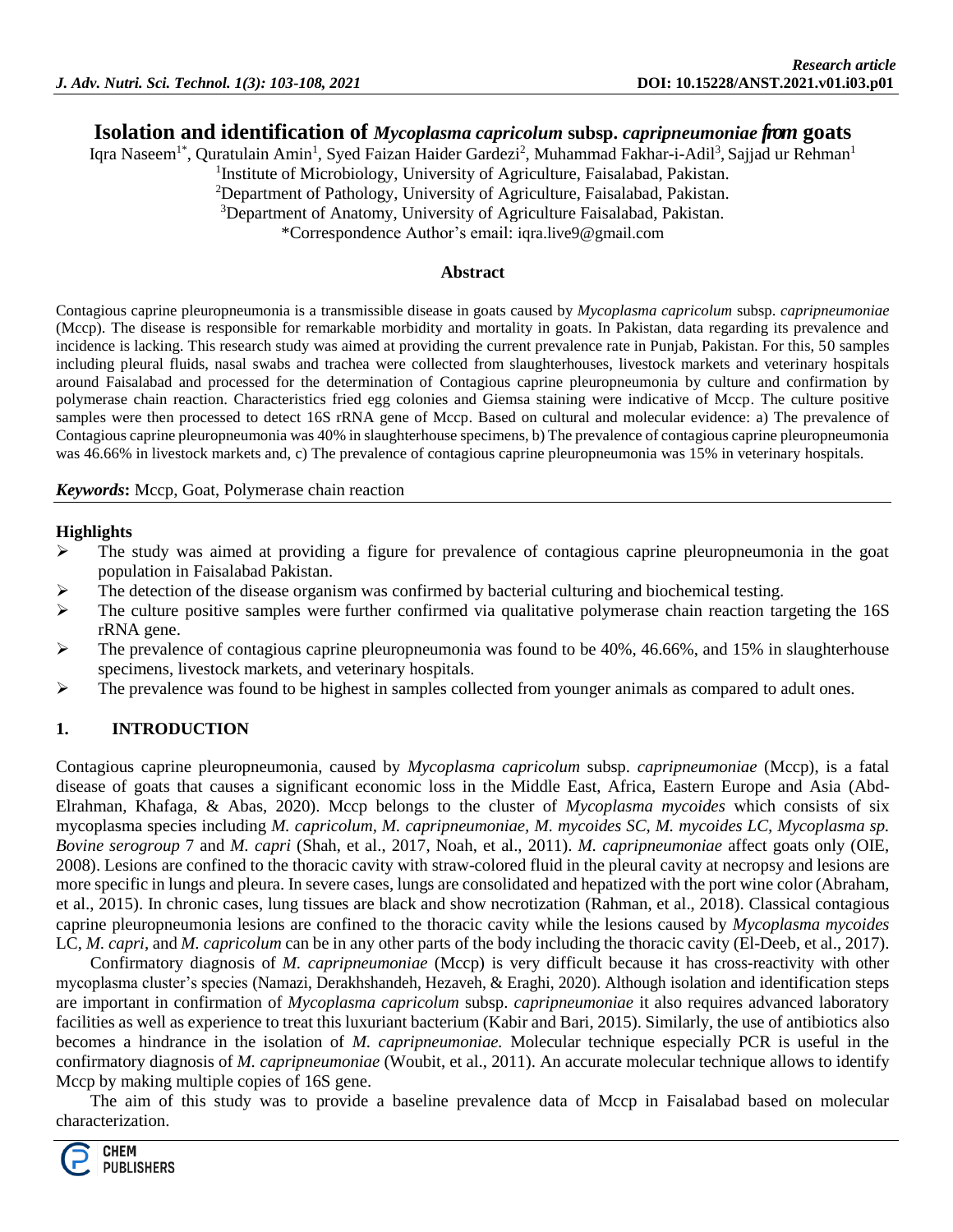# **2. MATERIALS AND METHODS**

## *2.1. Sample Collection and Processing*

Samples were collected aseptically from 50 goats showing respiratory signs and nasal discharge as shown both age-wise and sex-wise in Table 1 and 2, respectively.

| Age             | <b>Abattoirs</b><br>(Lung's exudate) | Livestock markets<br>(Nasal swabs) | <b>Veterinary hospitals</b><br>(Nasal swabs) |
|-----------------|--------------------------------------|------------------------------------|----------------------------------------------|
| 2-6 months      |                                      |                                    |                                              |
| 7-12 months     |                                      |                                    |                                              |
| Above 12 months |                                      |                                    |                                              |
| Total           |                                      |                                    |                                              |

|  |  |  |  | <b>Table 1:</b> Age wise sampling of animals from different collection centers |  |
|--|--|--|--|--------------------------------------------------------------------------------|--|
|--|--|--|--|--------------------------------------------------------------------------------|--|

**Table 2:** Sex wise distribution of the collected samples

| <b>Source</b>        | Male | Female |
|----------------------|------|--------|
| <b>Abattoirs</b>     |      |        |
| Livestock markets    |      |        |
| Veterinary hospitals | 12   |        |

Immediately after collection, sample swabs were inoculated in Hay's flick broth poured in McCartney bottles and incubated at 37°C for 24-48 hours following the procedure of Kabir and Bari, 2015. A second passage was given to positive samples in Hay's flick broth in McCartney bottles at 37°C for 24 hours (Ahmad et al., 2020).

### *2.2. Purification of organism*

After second passage, the material was further streaked on Hay's flick agar and placed in anaerobic jar at  $37^{\circ}$ C for 2-3 days. The colony characters were recorded as there were off-white color growth on agar plates. Colonies were identified under microscope at 100X. Purified colonies were proceeded for Geimsa staining and biochemical characterization via glucose fermentation, phosphatase activity and Tetrazolium reduction tests as described (Parray et al., 2019).

#### **2.3. Molecular characterization**

The colonies on the Hay's flick agar media were processed to extract DNA of the organism using GF-1nucleic acid extraction kit according to manufacturer'sinstructions. Species specific forward and reverse primer against 16S rRNA gene of Mccp, (MmF 5'-CGAAAGCGGCTTACTGGCTTGTT-3') and (MmR 5'-TTGAGATTAGCTCCCCCTCACAG-3') respectively, were used for the confirmation of *Mycoplasma capricolum* subsp. *capripneumoniae* via qualitative polymerase chain reaction. 35 cycles of PCR were carried out under the following conditions mentioned in table 3.

**Table 3:** Conditions for polymerase chain reaction

| <b>Step Name</b>     | <b>Temperature</b> | Time       |
|----------------------|--------------------|------------|
| Initial Denaturation | 94°C               | 4 minutes  |
| Denaturation         | $95^{\circ}$ C     | 45 seconds |
| Annealing            | $55^{\circ}$ C     | 1 minute   |
| Elongation           | $72^{\circ}$ C     | 1 minute   |
| Final elongation     | $72^{\circ}$ C     | 7 minute   |

# **3. RESULTS**

A total of 50 samples were collected from abattoirs, livestock market, and veterinary hospitals. The samples were processed for culture and molecular characterization of Mccp. Of the 50 samples processed, 16 samples gave positive result following 2 passages in Hay's flick broth, the positive specimens were indicated by red color (Fig 1).

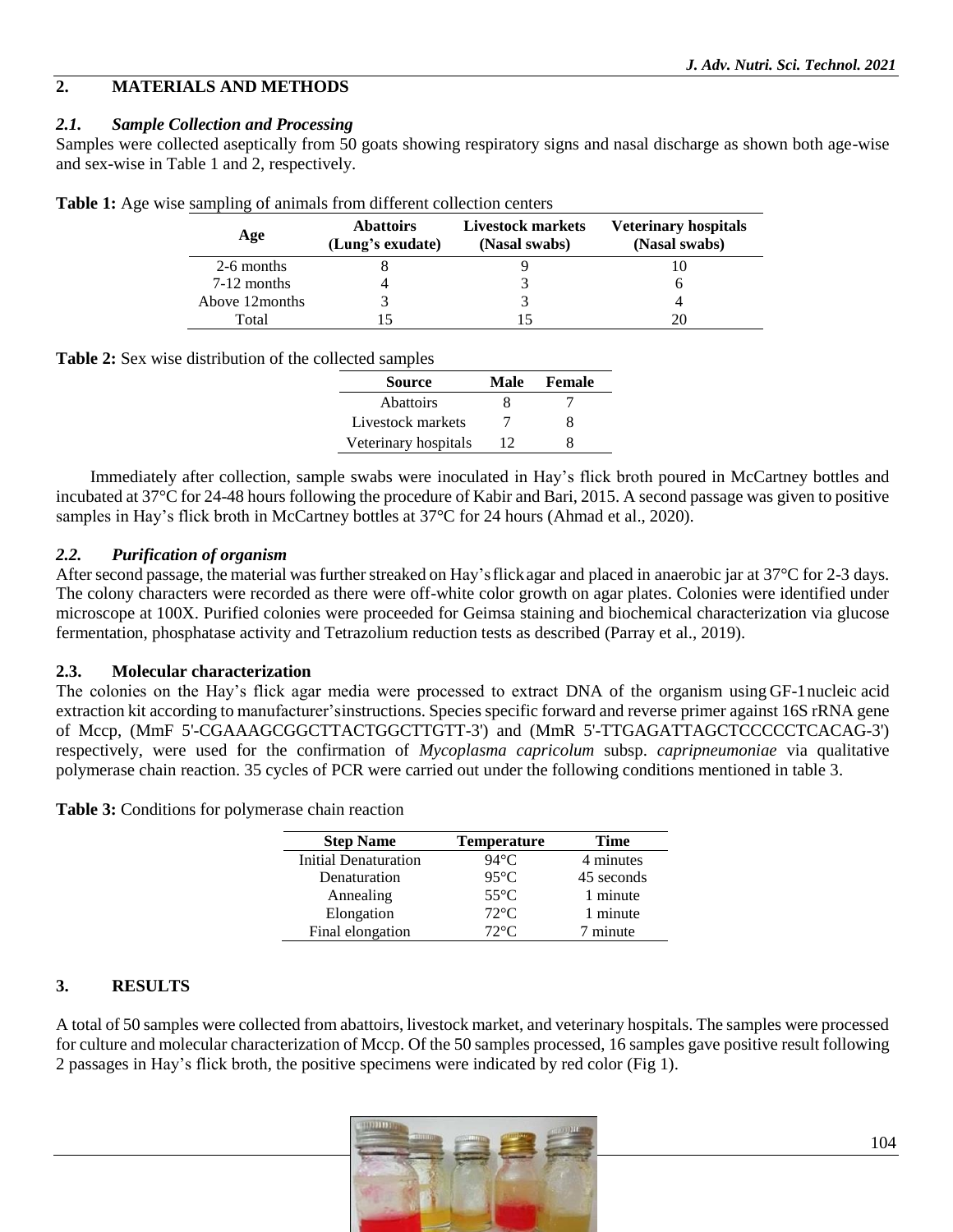**Fig. 1:** Hay's Flick broth showing positive (yellow) and negative (red) samples in McCartney bottles.

Broth positive samples were inoculated then on Hay's flick agar. Off white color growth obtained on gar media was indicative of Mccp (Fig 2).



**Fig. 2:** Off-white colonies on Hay's flick agar.

The colonies were stained with giemsa's stain and analyzed under microscope at 100X magnification to observe fried egg like colonies as shown in figure 3.



**Fig 3.** Microscopic observation - Fried egg appearance of colonies.

# *3.1. Source-based isolation of Mccp*

Of the abattoir'ssamples, 40 percent were culture positive for Mccp compared to 46.66 percent culture positive in samples from livestock markets and 15 percent culture positive in samples from Veterinary Hospitals (Table 4). The difference in prevalence of the disease between sources was non-significant (Chi square value 4.861, df 2, P value = 0.088).

| Table 4: Mccp culture positive cases in Goats in abattoirs, livestock markets and Veterinary Hospitals. |  |  |
|---------------------------------------------------------------------------------------------------------|--|--|
|                                                                                                         |  |  |

| <b>Source of Samples</b> | Number of samples | Number of positive | <b>Percentage of positive</b> |
|--------------------------|-------------------|--------------------|-------------------------------|
|                          |                   | samples            | samples                       |
| <b>Abattoirs</b>         |                   |                    | 40                            |
| Livestock markets        |                   |                    | 46.66                         |
| Veterinary hospitals     | 20                |                    |                               |
| Total samples            | 50                | h                  |                               |

# *3.2. Age-based isolation of Mccp*

The prevalence was 39.19 percent in abattoirs relative to 29.41 percent in livestock markets and 20 percent in veterinary hospitals. There was non- significant difference in disease prevalence between different age groups (Table 5) (Chi square 1.293, df 2, P value= 0.524).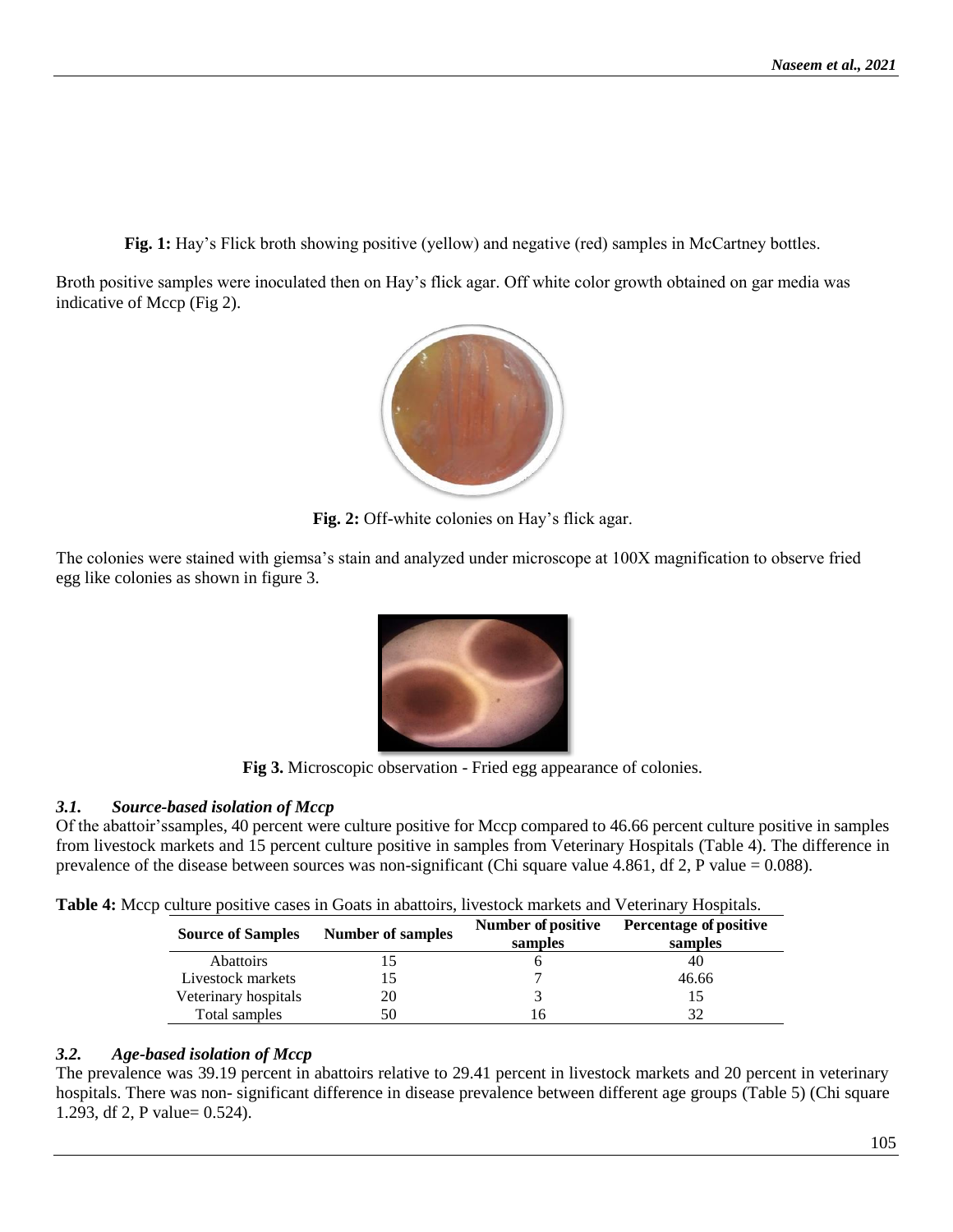| Age (months)    | Number of<br>samples | Number of<br>positive samples | Percentage of<br>positive samples |
|-----------------|----------------------|-------------------------------|-----------------------------------|
| 2 to 6 months   |                      |                               | 39.13                             |
| 6 to 12 months  |                      |                               | 29.41                             |
| Above 12 months |                      |                               | 20                                |
| Total           |                      | 6                             | -                                 |

**Table 5:** Age wise distribution of Mccp culture positive in suspect goats.

### *3.3. Sex-based isolation of Mccp*

The prevalence of CCPP was 25.92 percent in male and 39.13 percent in female goats. Prevalence of disease did not significantly differ between male and female (Table 6). (Chi square  $=0.995$ , df 1, P-value= 0.319)

**Table 6:** Sex-based distribution of Mccp culture positive cases in suspect goats.

| <b>Sex</b> | samples | Number of Number of<br>positive samples | Percentage of<br>positive samples |
|------------|---------|-----------------------------------------|-----------------------------------|
| Male       |         |                                         | 25.92                             |
| Female     | -23     |                                         | 39.13                             |
| Total      | 50      | 16                                      |                                   |

### *3.4. Molecular Detection of Mccp through PCR*

Of the 50 samples, 16 were culture positive for *Mycoplasma capricolum* subsp. *capripneumoniae*. All of these were positive for 16S rRNA gene (fig.4) confirming *Mycoplasma capricolum* subsp. *capripneumoniae*. Product size for this PCR was 548bp that was compared by using 1kb DNA ladder.



**Fig 4.** Detection of gene of 16S rRNA of Mycoplasma via Qualitative PCR

# **4. DISCUSSION**

Serologically using the cELISA kit, CCPP has been reported in many countries around the world including Ethiopia 14.6 per cent, Tajikstan 10.1 per cent, Pakistan Diameer 44.2 per cent and Gilgit 2.7 per cent; Mauritius 16 per cent and Kenya 6-90 per cent (ContPeyraud et al., 2014). CCPP is a common disease in goats widely prevalent in Pakistan. In the past, some reports from Punjab (Shahzad et al., 2016), Baluchistan (Awan et al., 2009, Ejaz et al., 2015) and mostly from Khyber Pakhtoon Khaw (KPK) reported cELISA-based seroprevalence. This study has concentrated on *Mycoplasma capricolum*  subsp. *capripneumoniae* (Mccp) isolation from goats clinically showing fever with respiratory signs. This study finds that (Mccp) can be isolated from a high number of goats clinically showing low grade fever and respiratory signs.

Of the collected samples, 32 percent were culture and PCR positive for Mccp (Table-3). Many studies report seroprevalence rather than Mccp isolation, hence present findings cannot be compared to previous studies. In a study during 2006- 2007, Shahzad et al., (2012) used Latex Agglutination test (LAT) to detect the prevalence of CCPP in different regions of Pakistan but found zero prevalence of Mccp. Similarly, Ejaz et al. (2015) designed a study in goats for molecular prevalence of mycoplasmosis in different districts of Baluchistan and found not a single positive case for Mccp. However, Hussain et al. (2012), in line with the present study. reported a 32 per cent sero-prevalence of CCPP in Beetal goats by counter electrophoresis technique. This diversity of observations could be due to non-specificity or non-sensitivity of the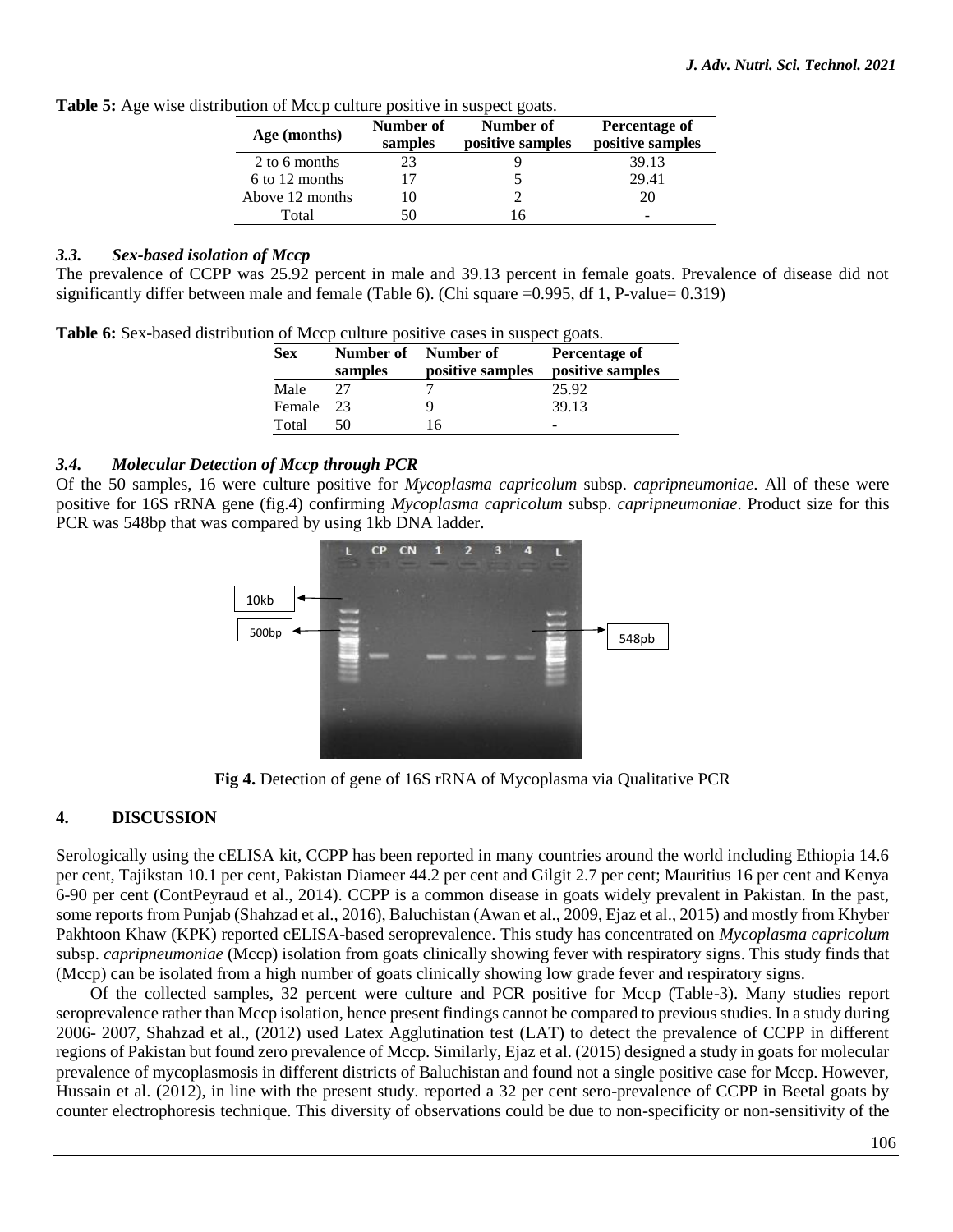tests used.

In the present study, Mccp isolation was higher in samples from livestock markets and slaughterhouse compared to samples from Veterinary Hospitals (Table-3).

This could be due to two factors: a) high outlet of non-productive animals suffering from respiratory disease to the livestock markets and slaughterhouse and b) Use of antibiotics could interfere in Mccp isolation in goats brought to the Veterinary Hospitals. No other study is available to compare this finding. (Shahzad et al., 2016), using cELISA, reported 33.33 percent seroprevalence of CCPP.

In the present study, Mccp isolation rate was highest (39.19%) in 2-6 months age group followed by 29.41 per cent in 6-12 months age group and 20 per cent in above 12 months of age group (Table-4). It appears that the probability of isolating Mccp is greater from younger compared to older animals. This hypothesis is supported by Wazir et al. who reported a higher prevalence of Mccp using cELISA in kids (6.73%) and young goats (3.85%) compared to adult goats (2%) in Khyber Pakhtoon Khaw (KPK).

In the present study, Mccp was isolated from 39.13 percent in females compared with 25.92 percent in males (Table-5). This is comparable to Shahzad et al. (2012) and (Teshome, Sori, Sacchini, & Wieland, 2019) reported a higher prevalence in females compared to males in different areas of Pakistan (Thakur, Sharma, Verma, & Kanwar, 2019) reported 16.1 percent prevalence in female compared to 10.7 percent in male.

In Summary, the study suggests that CCPP is widely distributed in goats around Faisalabad. Samples from young animals i.e., less than 6 months of age, may provide higher culture positive samples.

#### **Acknowledgements**

I am grateful to my supervisor Prof. Dr. Sajjad-ur-Rehman who provided me with all the facilities and platform to conduct the research. I pay my best regards to Prof. Dr. Ahmed Din Anjum, who helped me in the technical write up. My gratitude is also extended to Prof. Dr. Saqib, who helped me in providing consumables, and some other materials for the conduction of the research.

#### **Conflict of interest**

The authors have no conflict of interest to disclose.

#### **References**

Abd-Elrahman, A. H., Khafaga, A. F., & Abas, O. M. (2020). The first identification of contagious caprine pleuropneumonia (CCPP) in sheep and goats in Egypt: molecular and pathological characterization. Tropical animal health and production, 52: 1179-1186.

Abraham, S. S., Asha, T., Julie, B., Prathiush, P., Nandakumar, S., & Prasad, P. (2015). Pathological and molecular characterization of contagious caprine pleuropneumonia (CCPP) outbreak in Kerala. Indian Journal of Veterinary Pathology, 39: 121-124.

Ahmad, F., Khan, H., Khan, F. A., Carson, B. D., Sadique, U., Ahmad, I., Rehman, H. U. (2020). The first isolation and molecular characterization of Mycoplasma capricolum subsp. capripneumoniae Pakistan strain: A causative agent of contagious caprine pleuropneumonia. Journal of Microbiology, Immunology, and Infection.

Ejaz, H., Hashmi, H., Awan, M. A., Kakar, M. A., Shahwani, M. N., Ameen, S., & Tariq, M. M. (2015). Molecular study on the prevalence of respiratory mycoplasma species in small ruminants of Kuchlak, District Quetta and Khanozai, District Pishin, Balochistan. Pakistan Journal of Zoology, 47(2).

El-Deeb, W., Almujalli, A. A., Eljalii, I., Elmoslemany, A., & Fayez, M. (2017). Contagious caprine pleuropneumonia: The first isolation and molecular characterization of Mycoplasma capricolum subsp. capripneumoniae in the Kingdom of Saudi Arabia. Acta tropica, 168, 74-79.

Hussain, R., Auon, M., Khan, A., Khan, M. Z., Mahmood, F., & Ur-Rehman, S. (2012). Contagious caprine pleuropneumonia in Beetal goats. Tropical animal health and production, 44(3), 477-481.